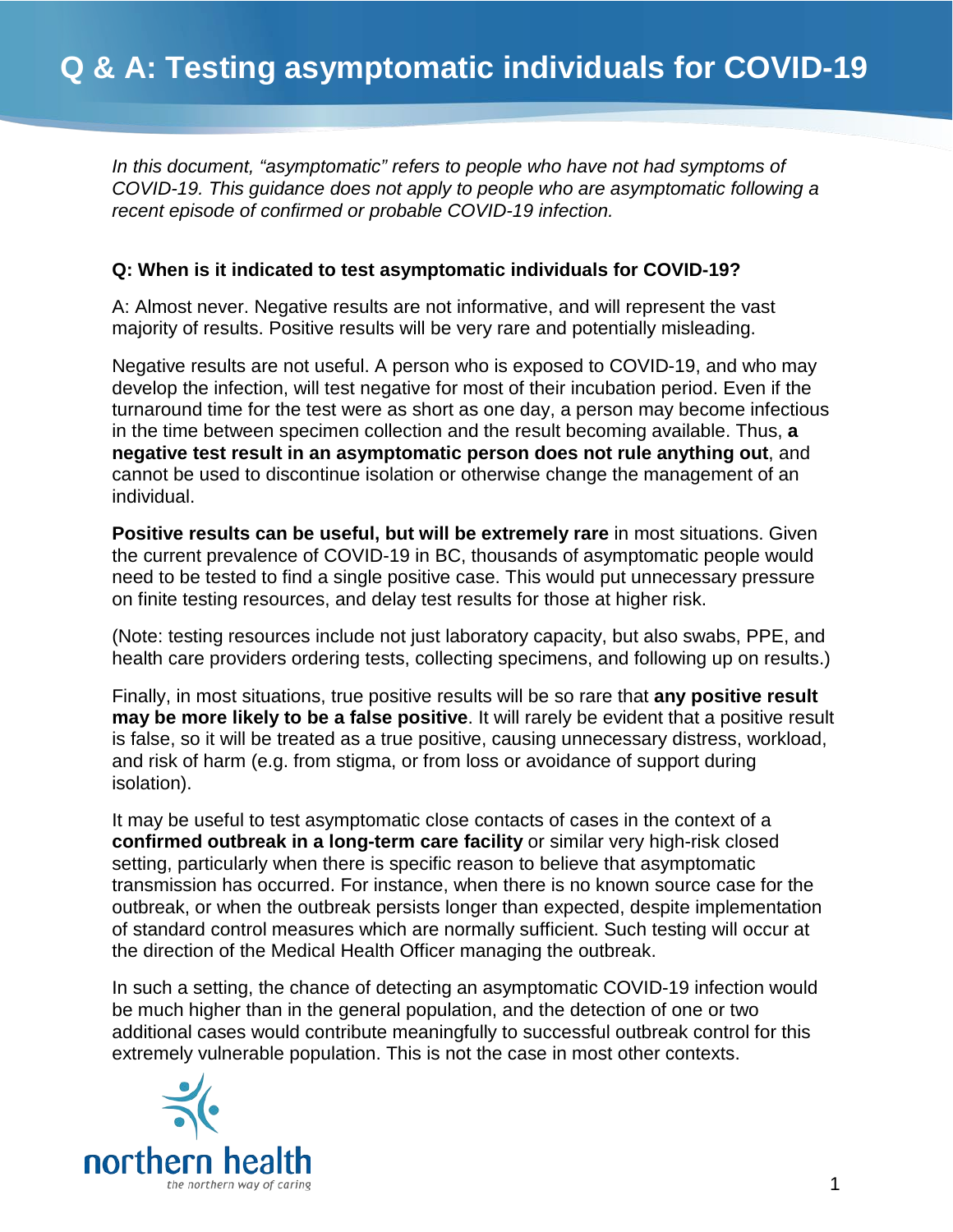# **Q: As a health care worker, how will I know if I am exposed?**

A: All identifiable close contacts of confirmed cases are notified by:

- The Provincial Workplace Health Call Centre (PWHCC), for NH employees exposed at work.
- NH Workplace Health & Safety, for physicians and other health care workers exposed at work, who are not NH employees.
- Public Health, for all other exposures outside of a health care setting.

If you do not receive a notification of exposure from one of these groups, it is safe to assume you have not been exposed to a confirmed case of COVID-19.

When a case is identified who was present in a health care setting during their infectious period (whether the case is a patient or staff), the PWHCC, NH Infection Prevention & Control, and local managers, work together to determine which health care workers should be contacted and assessed for exposure.

Health care workers will not be notified if the patient's test was negative, or if it is confirmed with their manager that full precautions were in place and there was no exposure.

To prevent exposure to COVID-19, health care workers should continue to follow standard infection control procedures, including routine use of personal protective equipment (PPE), and should ensure symptomatic patients are isolated and tested.

As discussed above, due to the rarity of asymptomatic infection in the general population, routinely testing asymptomatic patients will not significantly improve upon standard infection control and public health measures discussed above.

#### **Q: If I have been exposed, can I be tested?**

A: It is not useful to be tested if you have been exposed but remain asymptomatic. As discussed above, a negative result does not rule out subsequent infection, and a positive result is very unlikely so long as you remain asymptomatic.

If you are identified as having been exposed, counselling will be provided regarding recommended infection control practices, self-monitoring, and how to access testing in the event that you do develop symptoms.

#### **Q: Should asymptomatic people be tested prior to surgery?**

A: No. As discussed above, asymptomatic people will almost certainly test negative, but if they have been exposed to COVID-19, they can still become infectious at any time.